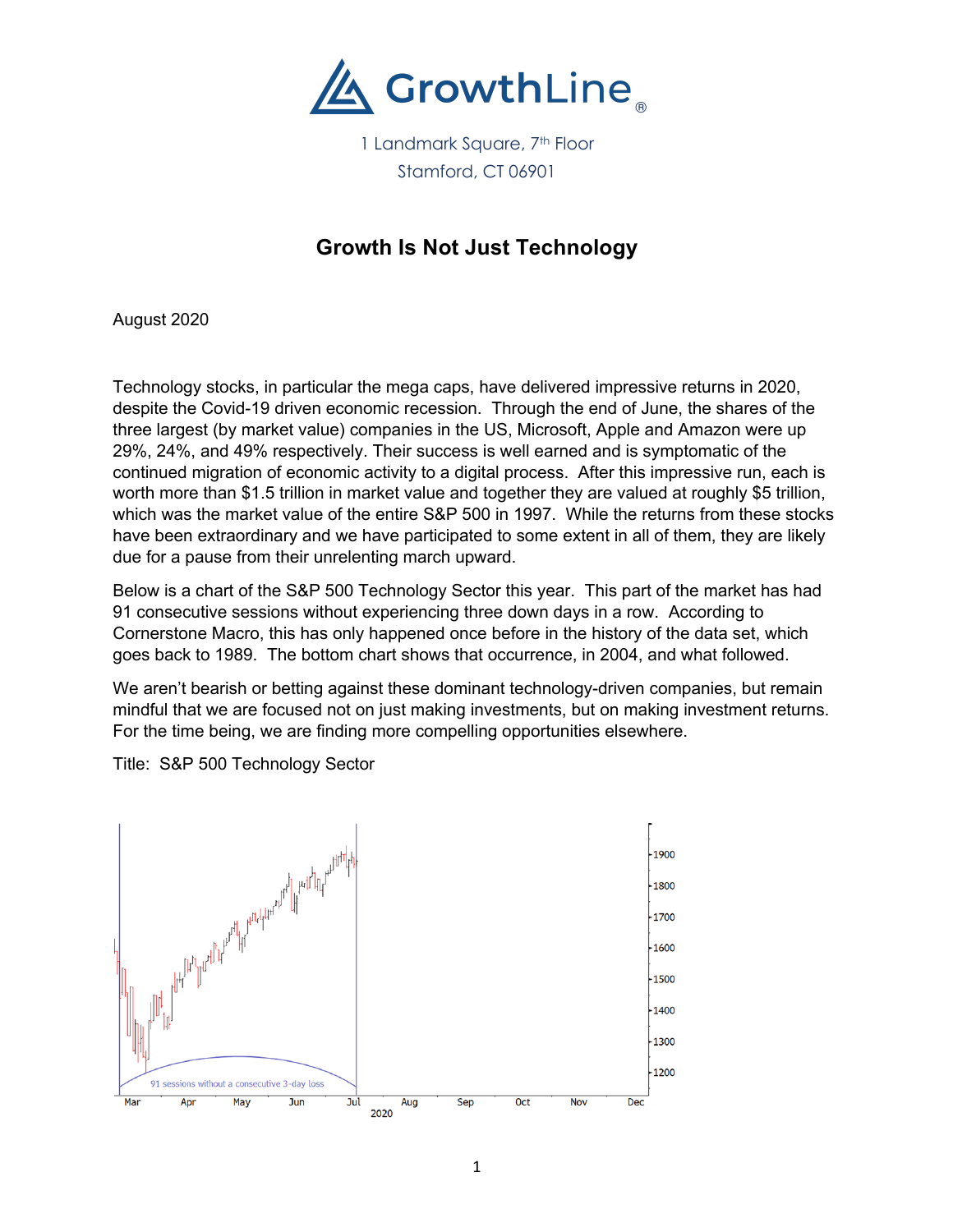

1 Landmark Square, 7<sup>th</sup> Floor Stamford, CT 06901



Source: Cornerstone Macro

## **BENEFICARIES OF ECONOMIC STRESS**

A lingering effect of the economic shock driven by the Covid-19 pandemic is significant state budget deficits. A challenge state governments routinely face is a largely fixed cost base and a more volatile revenue base based on tax revenue. Economic stress occasionally leads states to look to industries on the periphery of legalization that are eager to trade regulation and higher taxes for government endorsement and industry expansion. The expansion of casino gambling and lotteries in the 1990s is a good case study that provides insight into what is likely to happen in this cycle. After the 1990 recession, eight states legalized riverboat casino gambling in the following four years. Politicians, reluctant to raise broad based income, sales or property taxes, found casinos as an acceptable alternative. Once a state legalizes, it often prompts neighboring states to consider legalizing as well, as politicians watch their citizens drive across the border to gamble, taking potential tax revenue with them. Two young industries benefitting from similar political motivation for alternative sources of tax revenue are digital sports betting and cannabis. Both of these industries are benefitting from recent legislative change and we anticipate a meaningful expansion for both over the next several years and have made investments positioned to benefit.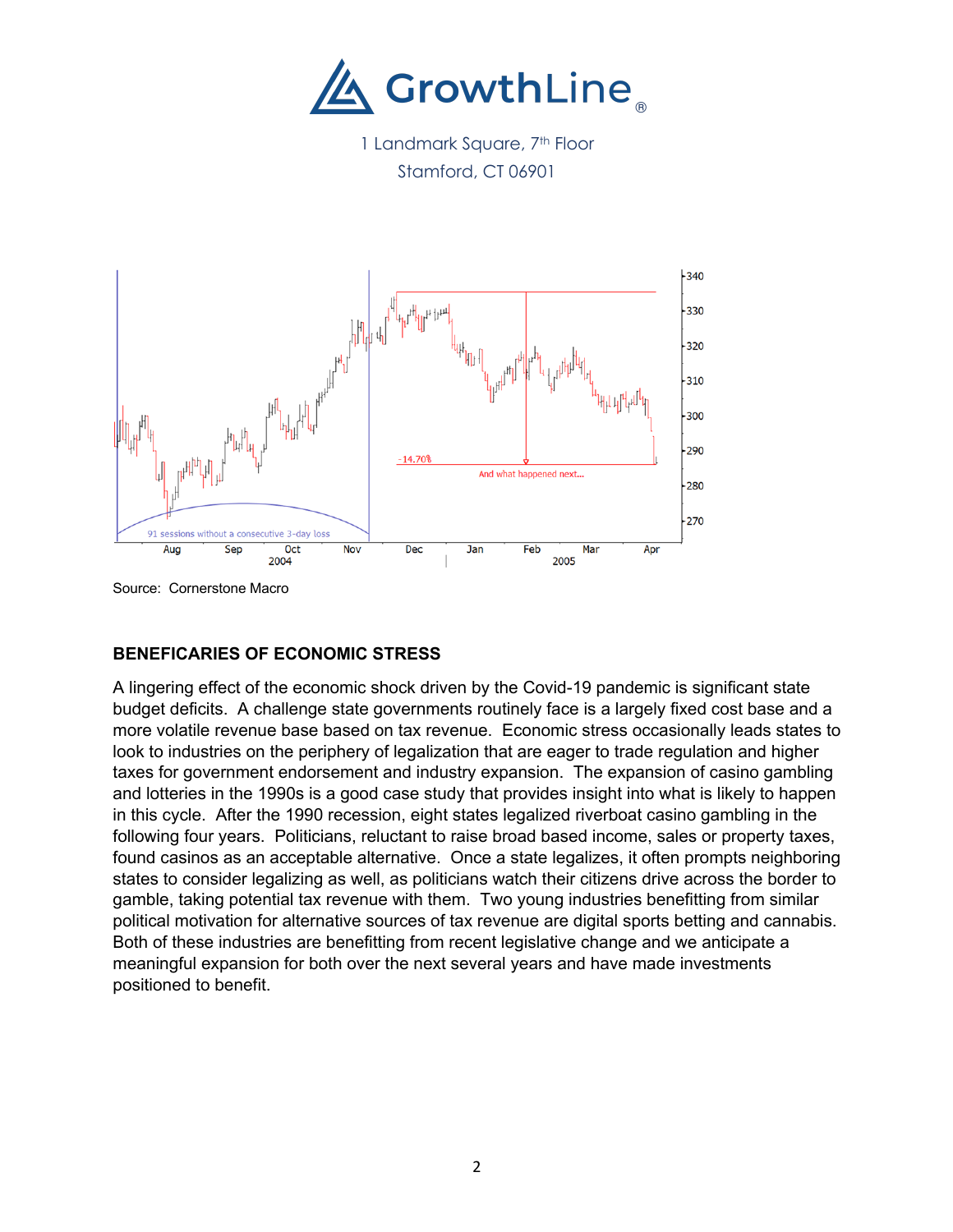

## **Online Gambling and Sports Betting**

Online gambling, and in particular sports betting, has gained momentum since the Supreme Court struck down the federal sports betting ban in May 2018, permitting states to legalize sports gambling.

Eighteen states and the District of Columbia offer sports betting and four offer internet gambling, which can include online casino games, slots and poker.

Virginia and Tennessee have approved sports betting but have yet to launch while several other states are contemplating varying versions of gambling expansion. Only six states currently allow fully mobile sports betting, with the others still requiring a physical connection to a casino. Over the next five years, we expect a large majority of states will legalize full mobile sports betting, creating a significant tailwind for industry growth. The investment bank, Jefferies, estimates that industry revenue should grow rapidly over the next five years, to \$19 billion from its current run rate of under \$3 billion. As an indication of the pent-up demand for sports betting, current market leader Draftkings reported that the amount wagered on baseball's opening day game last week was a new record for a baseball game, eclipsing game seven of the 2019 World Series.



## **Chart 13 - US Sports Betting Notional Trajectory**

**Source: Jefferies Estimates**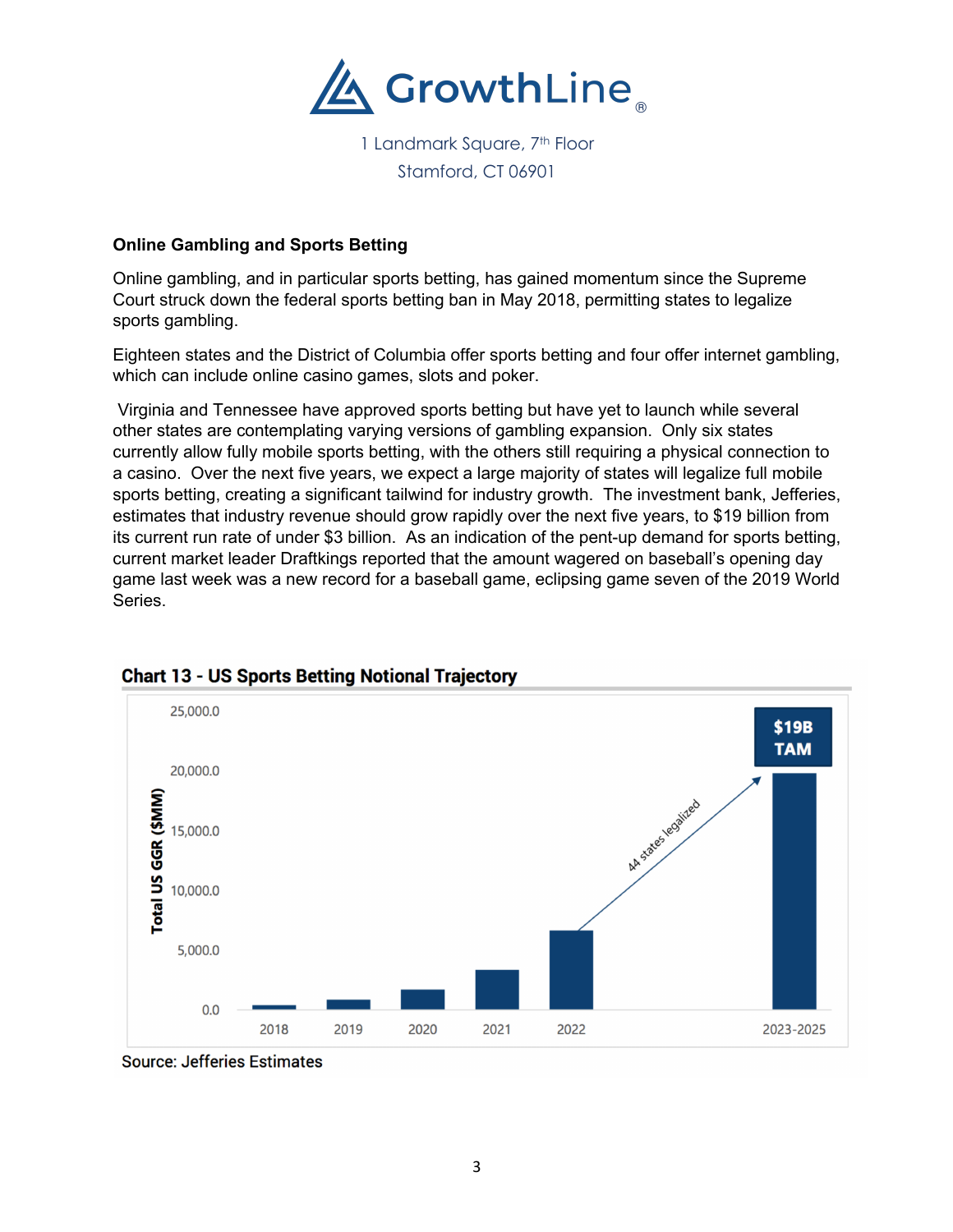

#### **Penn National Gaming**

Penn National is the largest US casino operator by the number of casinos, operating 41 casinos in 19 states. We believe Penn has an excellent competitive position and will become one of the leaders in online gambling and sports betting. Already licensed in 19 states with a player database of 20 million people, Penn has a nationwide footprint. Penn's management signaled its focus on the sports betting opportunity with the acquisition of 36% of Barstool Sports in January for \$163 million. Barstool Sports is one of the largest sports media properties, with 66 million unique monthly users. Penn and Barstool have announced they will launch their sports betting app by this fall in time for the beginning of the NFL football season and Penn is in the process of rebranding all of its casino-based sports books to the Barstool brand. We believe the shares are reasonably priced today for just its existing casino business, with little value accrued for the soon to launch online sports betting business. Capturing 20% share of that market would double the company's current revenue over the next five years, driving significant value to its shares.

#### **GAN – "Shopify" for Online Casinos**

GAN Ltd is a software company that provides the entire software stack to online casinos, from the game, to player tracking, to accounting and regulatory reporting. The company is the clear market leader in the US market. GAN's intellectual property and patents, combined with the complexity and regulatory burden of the gambling industry create significant barriers to entry. As a one-stop-shop for launching and running an online gambling operation, GAN is comparable to how software company Shopify has enabled millions of retailers to move online. As compensation for its services, GAN typically earns a share of its clients' online revenue, which varies by client from roughly 5-10% of revenue. As a software company, management expects at least 60% of incremental revenue to flow through to profits and EBITDA profit margins above 30%. The company held its initial public offering in May and is still not widely followed.

What is interesting to us about GAN Ltd is its competitive position and opportunity for rapid growth as the technology backbone for an industry about to significantly expand. GAN is partnered with most of the leading operators and was the launch partner for market leader FanDuel in New Jersey in 2018 and is expanding with FanDuel's subsequent launches in Pennsylvania and Indiana. During its most recent earnings conference call in June, GAN announced that it reached an agreement with

*"a Tier-1 client that is looking to deploy our game stack technology in new addressable states, such as Illinois, Tennessee, as well as Michigan and other states in which GAN*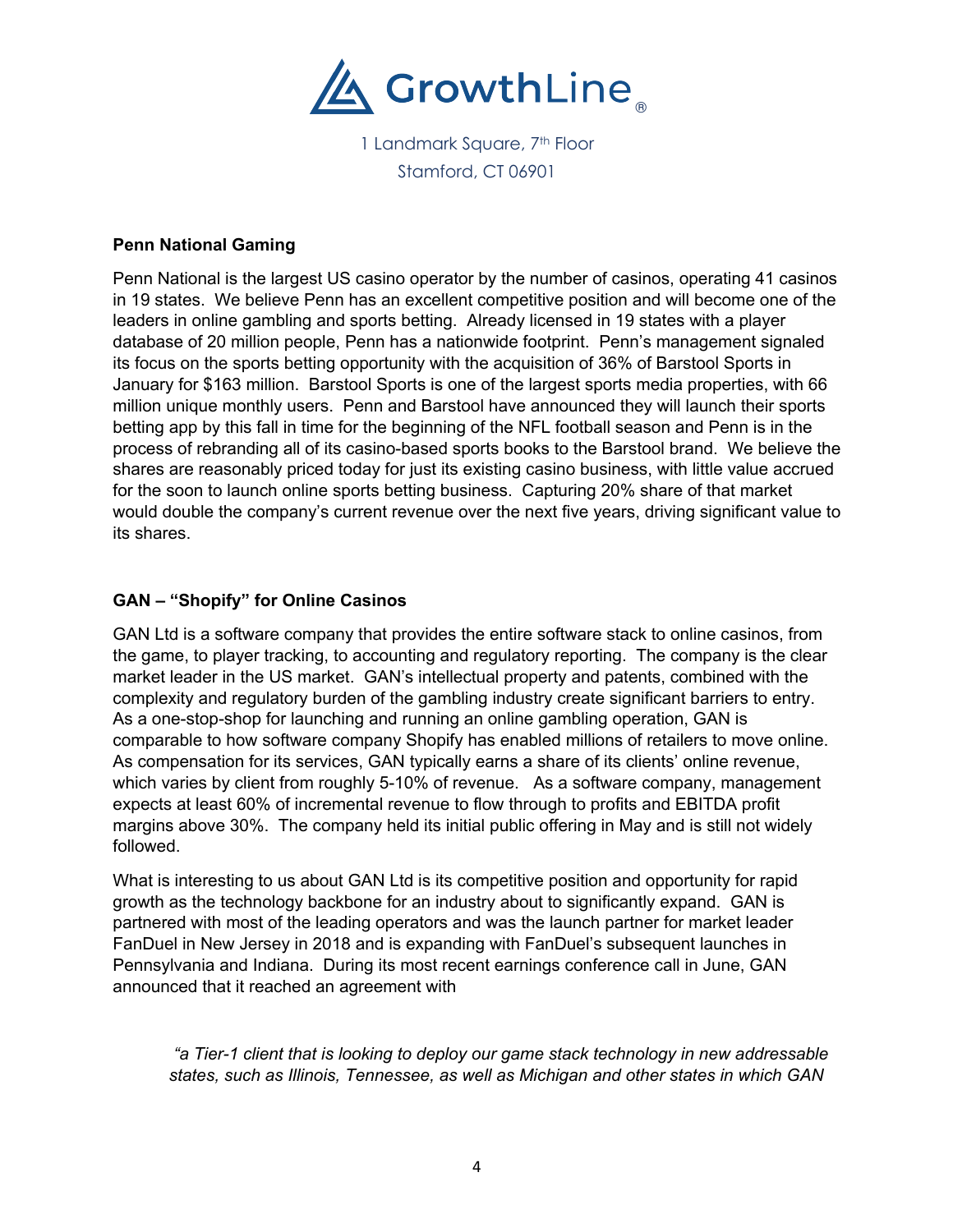

*offers considerable existing operating experience, such as New Jersey, Pennsylvania, and Indiana."*

We believe that client is possibly Penn National Gaming, as the GAN CEO further went on to say this "very large retail and also online gambling enterprise" client will likely represent \$300- \$400 million in gross operating revenue annually at maturity. To put this type of deal in context, GAN's share of that revenue would likely be \$15-25 million annually, compared to its expected revenue in total this year of roughly \$40 million. With online sports betting just beginning its expansion, we anticipate more of this type of announcement over the coming quarters.

#### **Cannabis**

Cannabis is currently legal for medicinal use in 33 states plus the District of Columbia, and 11 of those states plus D.C. have approved "adult" use, often called recreational use, as well. During the upcoming November election, voters in at least seven states will likely have a cannabis initiative on the ballot. New Jersey will vote on expanding its current medicinal approval to adult use, Mississippi will vote on allowing medicinal use, and South Dakota will vote on both. Additionally, Arizona, Montana and Nebraska have submitted signatures to try to make the ballot to expand or begin authorizing cannabis in some form.

Other states are reacting to their neighbors' movement. For example, earlier this month, fifteen Pennsylvania State Senators sent a letter to the governor and heads of the state legislature urging the quick legalization of cannabis for adult use. The opening paragraph of the July 9th letter reads:

*"We should do absolutely everything we can to raise revenue. That is why we come together as a committed group of Pennsylvania Senators to urge our leaders to take up the bi-partisan issue of adult-use cannabis legislation."*

The momentum in this industry continues to build.

The GrowthLine Team